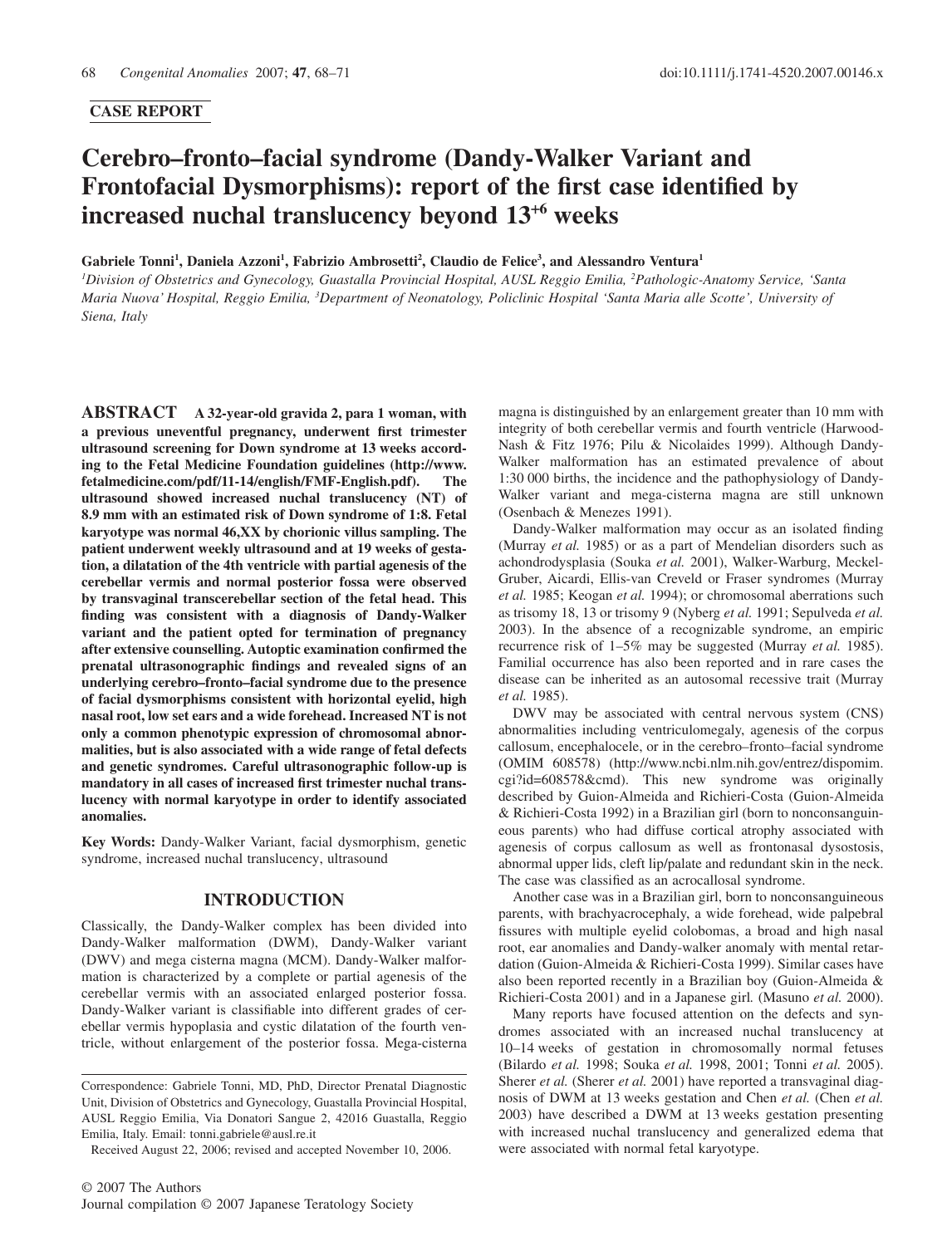A case of persistent increased nuchal translucency beyond 13<sup>+</sup><sup>6</sup> weeks gestation associated with Dandy Walker variant and fronto-facial dysmorphisms is reported.

## **CASE REPORT**

A 32-year-old G2P1, with a previous uneventful pregnancy, underwent first trimester ultrasound screening for Down syndrome at 13 weeks of gestation according to the Fetal Medicine Foundation [guidelines \(http://www.fetalmedicine.com/pdf/11-14/english/FM](http://www.fetalmedicine.com/pdf/11-14/english/FMF-English.pdf)F-English[.pd](http://www.fetalmedicine.com/pdf/11-14/english/FMF-English.pdf)f). A nuchal translucency measuring 8.9 mm was observed using a 5 MHz transabdominal probe (Technos Esaote, Genoa, Italy) (Fig. 1). Particular attention was given in order to exclude a diagnosis of cystic hygroma and/or an underlying umbilical cord. The risk of Down syndrome was then calculated and resulted in a screen positive test of 1:8 (positive cut-off = 1:300). Fetal karyotyping by chorionic villus sampling was achieved after signed informed consent and resulted in a normal 46,XX. The patient underwent weekly scans demonstrating a persistent increased nuchal fluid beyond 13<sup>+</sup><sup>6</sup> weeks evolving as a nuchal edema. At 19 weeks of gestation, a cystic dilatation of the 4th ventricle with partial agenesis of the cerebellar vermis and a normal posterior fossa were seen by targeted, transvaginal ultrasound neuroimaging of the fetal head (Fig. 2).

After extensive counselling, the patient opted for termination of the pregnancy which was achieved at 20 weeks of gestation by vaginal administration of prostaglandin E (Cervidil).

Autoptic examination confirmed the prenatal ultrasound findings of persistent second trimester (Fig. 3) nuchal fluid and documented the following: dilatation of the 4th ventricle without concomitant dilatation of the third, and agenesis of the cerebellar vermis with normal posterior fossa (Fig. 4). Fronto-facial dysmorphisms were characterized by a wide forehead, horizontal palpebral rims, high nasal filter, high nasal root and low set ears (Fig 5a,b).

The heart underwent a thorough search with histological sections performed in the same way a 4-chamber wiew is obtained by fetal echocardiography. No congenital heart defects were diagnosed. No chest or abdominal abnormality were seen. Total-body X-ray did not demonstrate either skeletal or limb abnormalities.

### **CONCLUSION**

After a careful Medline examination of the English published works, this is the first report of a cerebro-fronto-facial (CFF) dysmorphism identified by a persistent increased nuchal translucency beyond 13<sup>+</sup><sup>6</sup> weeks in a fetus with normal karyotype. Winter (Winter 2001) proposed that the patients described in the report by Guion-Almeida and Richieri-Costa (Guion-Almeida & Richieri-Costa 2001) represent a syndrome that has been called cerebro– fronto–facial syndrome. This syndrome is comprised of 3 types encompassing a spectrum of disorders with unique facial dysmorphism and brain abnormalities. Embryological studies have shown that the cerebellum starts to develop at the end of the embryonic period from the *alar plate* of both the isthmic and the first rhombencephalic neuromeres. The superior and inferior cerebellar peduncles are distinguishable at Carnegie stage 23, which corresponds to 27–31 mm of greatest embryonic length or approximately 56 postfertilization days. The development of the cerebellar vermis, formed from the median portion of the cerebellar hemispheres is completed at about week 17–18 (O'Rahilly & Muller 1999). It is known that a nuchal translucency >95–99th centile is associated with an increased incidence of chromosomal abnormalities and a variety of fetal malformations including cardiac defects, dysplasia and genetic syndromes (Souka *et al.* 1998, 2001; Atzei *et al.* 2005; Tonni *et al.* 2005). The associations between increased nuchal thickness and DWM have already been published (Bilardo *et al.* 1998; Souka *et al.* 2001; Chen *et al.* 2003) although there is still a lack in the explanation of the etiologic factors. A possible mechanism for the increased nuchal thickness in our case may be related to dilatation of the jugular lymphatic sacs, due to developmental failure in the connection with the venous system. Alternatively,a primary abnormal dilatation or proliferation of the lymphatic channels may have interfered with a normal flow between the lymphatic and venous systems. This may also explain the persistent increase in nuchal thickness beyond the 13<sup>+</sup><sup>6</sup> weeks and its evolution into nuchal edema during the 2nd trimester.



**Fig. 1** Transvaginal scan of the embryo at week 13 in anterior spine position showing an increased nuchal translucency (NT) of 8.9 mm (white arrow).



**Fig. 2** Transvaginal transverse scan of the cephalic pole at week 19 showing a vermain defect, a cystic dilatation of the 4th ventricle together with a cisterna magna of normal size (white arrow).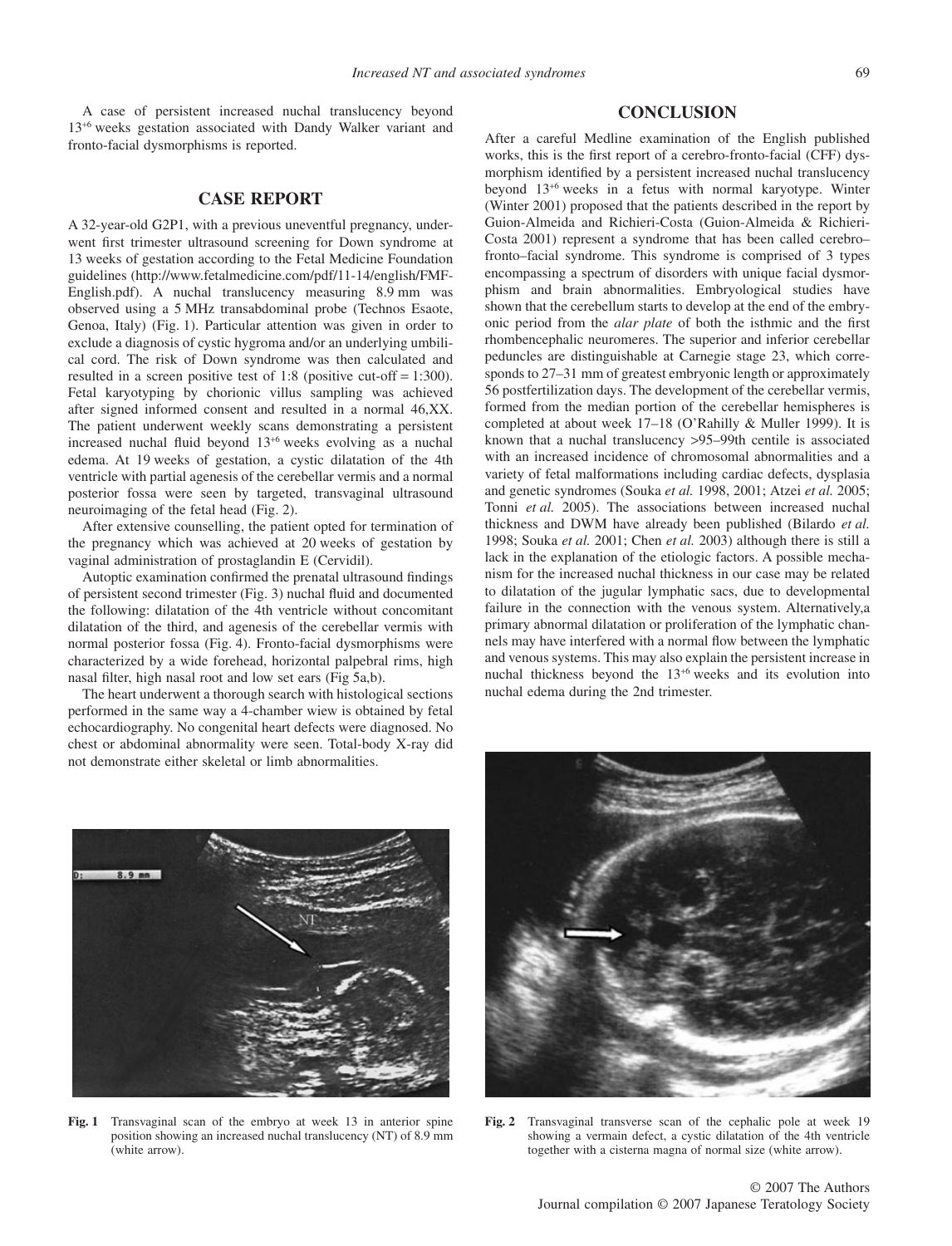**Fig. 3** Macroscopic finding at autopsy showing an increased nuchal fold and the low set ear.

The diagnostic clusters of the CFF syndrome especially those involving the eyelid, the nose, the ear and the brain (DWV with dilated 4th ventricle and normal cisterna magna) were described by autopsy on the aborted fetus. A detailed examination of the fetal heart was performed with '*cuts'* that resembled those used in the ultrasound study of the *4-chamber* view. Congenital cardiac defects as well as thoraco-abdominal and/or musculoskeletal abnormalities were excluded.

The prenatal counselling was based on the following observations: (i) severely increased nuchal translucency in the first trimester associated with normal karyotype; (ii) weekly ultrasound follow-up showing persistent increased nuchal fluid beyond 13<sup>+</sup><sup>6</sup> weeks'gestation evolving into nuchal edema; (iii) 2nd trimester 'targeted' transvaginal *neuroscan* enabling detection of absent cerebellar vermis and a dilated 4th ventricle with normal cisterna magna. Nevertheless, facial dysmorphisms went unnoticed during the 2nd trimester scan thus underlying the importance of autopsy examination in all cases of suspected or known fetal malformations. The outcome of fetuses affected by DWM and DWV may vary from severe mental and physical handicaps to normal neurodevelopment and function. Children with DWM and DWV who survive the neonatal period may later require ventriculo-peritoneal shunting for



**Fig. 4** Autoptic specimen showing absent vermian prominence with normal cisterna magna and enlargement of the 4th ventricle.



**Fig. 5** Autoptic specimen showing: (a) wide forehead, horizontal palpebral rims, high nasal filter with broad nasal root; (b) low set ear.

hydrocephalus. These children may demonstrate learning and/or motor deficits (Estroff *et al.* 1992; Chang *et al.* 1994; Keogan *et al.* 1994; Ecker *et al.* 2000). The worst prognoses are generally seen in cases with associated structural and chromosomal abnormalities while on the counterpart, isolated DWV has the highest chance of leading to normal neurodevelopment (Ecker *et al.* 2000).

Today in Italy, we are facing an increasing trend of parents wanting to have the '*perfect child'* and although the fetus had a high chance of being cognitively normal, the couple opted for termination of the pregnancy. Mothers with positive, first trimester nuchal translucency tests, even if associated with normal karyotype should undergo a detailed ultrasound search for fetal malformations and echocardiography by expert sonographers. Implementation of *in*